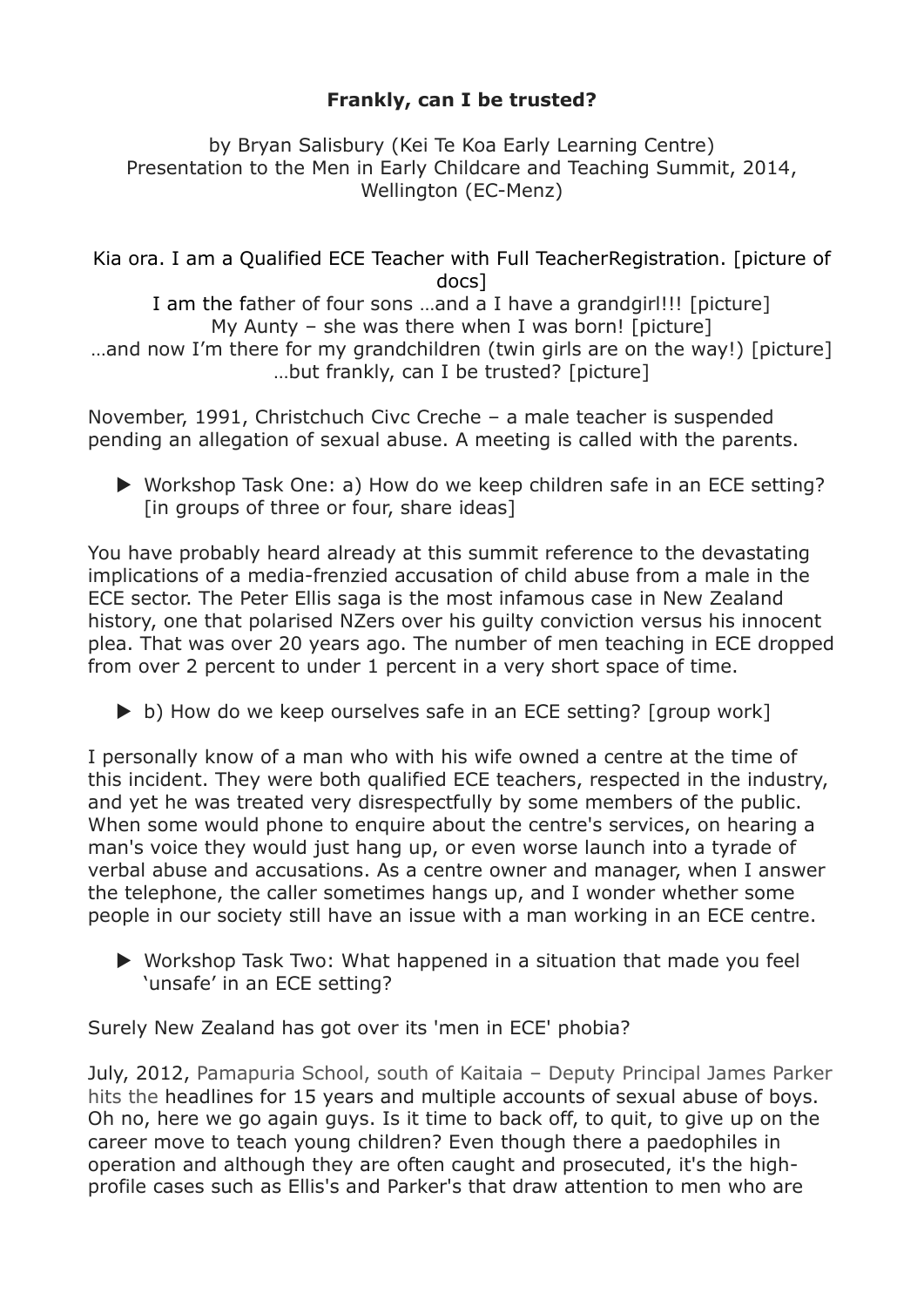teachers and often one can ask oneself: "Frankly, can I be trusted?"

Some of you will have stories to tell and may even be able to talk to this topic more fluently or academically than myself. Others may find what I have to say a little shocking or perhaps too personal. Some things I will say will of necessity not be too specific, and I will not disclose too many details.

Scenario one: In 2002, as I became a teacher, I was faced with the challenge of whether I could be trusted with the care and protection of children. Initially I focused my teaching career on primary-aged children by doing a Bachelor of Education at the University of Auckland and concurrently added to that the Graduate Diploma in Secondary School music teaching. One day, when finishing a practicum in a primary school, there was a boy of about 9 years of age, whom I had bridged a gap with through maths. He had changed from struggling how to relate to school, his peers and his teacher to actually enjoying learning. On my last day, this boy came running up to me and threw his arms around me in a big hug of appreciation. His teacher, who was my AT, and 2 or 3 other children, were standing there, and I realised at that point that it was safe and I was trusted as well as appreciated by that child. Can you relate to that? How would you have felt – comfortable or awkward?

Scenario two: Ten years later, now in the ECE sector, I was working as a senior and had all of the usual responsibilities that a qualified teacher has, including changing nappies. As a fully registered ECE teacher and the father of four children, I had no issue with my role, neither did the parents, and neither did the other qualified teachers. However, one day when an issue arose with one of the unqualified teachers, I suddenly felt very vulnerable and open to an accusation or allegation. It would have only been out of spite or revenge with no basis whatsoever, but would have no doubt ruined my career if the teacher had made up some story about me. The fact that she was under a cloud over her unprofessional behaviour caused me to be even more wary. What would you do?

Scenario three: I know of a man in the teaching profession who, when his children we're younger, faced a shocking and unexpected moment when a thought came into his mind to sexually abuse one of his own children. He immediately rejected the thought. Does this mean that man is a peadophile at heart? Are we evil if a thought enters our mind? Or are we only at fault if we act on that thought? Have you ever had a thought like that come into your mind? If you did, what would you do about it?

Quoting from the New Zealand Herald, December 8, 2012:

"One of the families impacted by James Parker is a Kaitaia solo mother and her damaged son. She said that when Parker appeared in court he told people he was not a monster. He is a monster, she said, but his crimes were even more unforgivable because instead of using his intelligence and knowledge to turn away from a situation, he used it to create one."

▶ Workshop Task Three: What policies and procedures could we promote